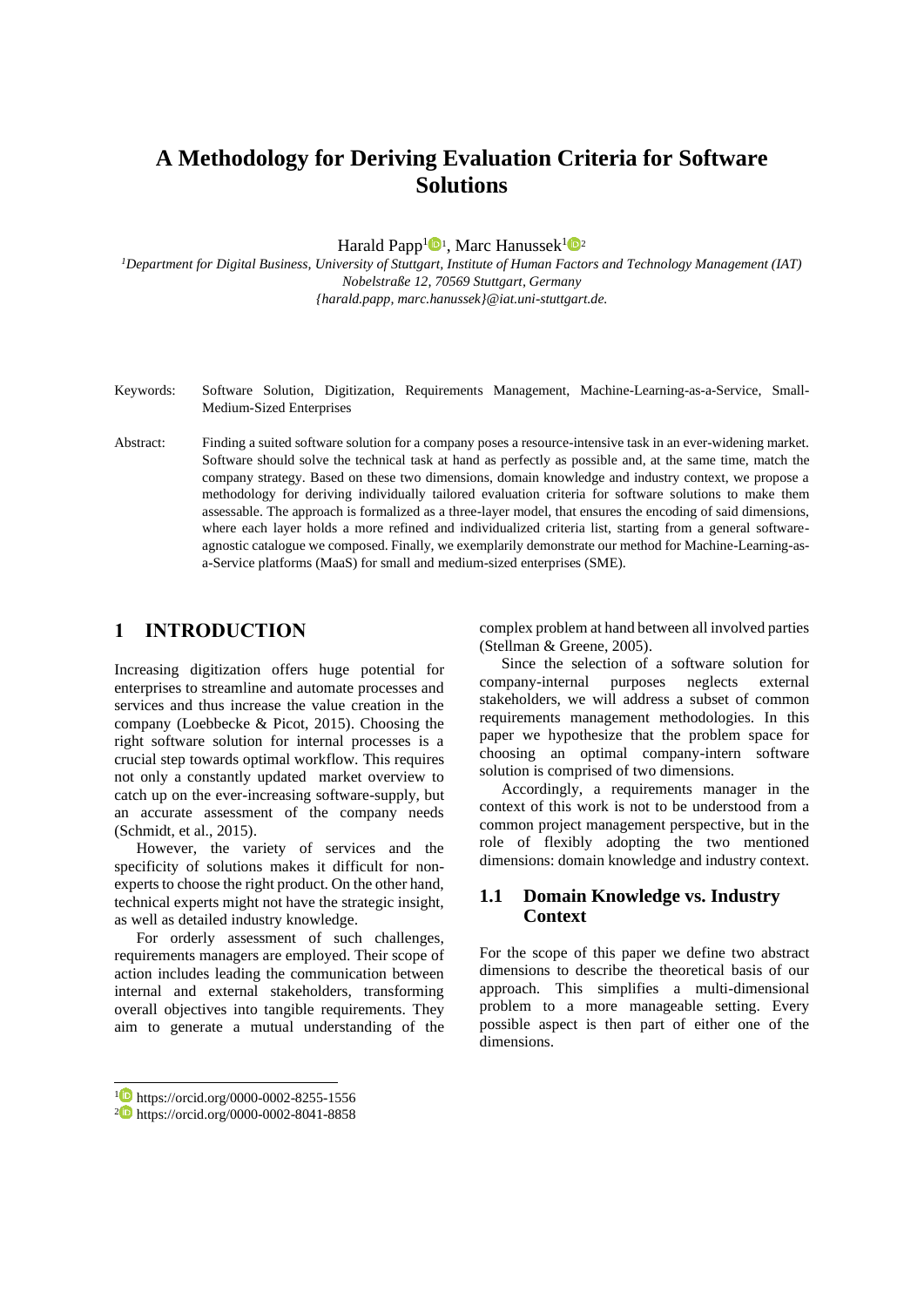

Figure 1: Schematic depiction of the theoretical foundation of the model. On the axes, the two presented dimensions are depicted (although not necessarily orthogonal). A point on the graph is defined as the matching score: How well is a software solution suited. Theoretical matching scores for a specific software solution are illustrated in form of an ellipse.

There is domain knowledge, the knowledge coming from an expert of the field, where the new software solution is to be employed. The expert works with the current suboptimal product, can assess its perks and drawbacks, knows about the future professional trajectory of his field and thus is able to generate requirements from his perspective.

On the other hand, the term industry context summarizes all information about company size, market segmentation and niche of the company as well as its strategy. It is a broader, coarser perspective, inspired by KPIs (Key Performance Indicators) and company policies, like interfaces, personal resource allocations together with company guidelines.

#### **1.2 Different Actors Propose Different Criteria**

These two dimensions must not be understood as mathematical dimensions, where linear independence holds, but from a pragmatic company-hierarchy perspective. They depict the perspective of different states of mind from individual actors in a company and both need to be encoded into a criteria list for a software solution, so that all requirements can be met.

If an actor, who thinks in industry context terms proposes a list of criteria for assessing the optimal software solution, simply by definition of human nature, he encodes a bias to the criteria list (Evans, 1989). For example, low cost and low implementation effort might be driving factors.

This holds for an actor, who thinks in domain knowledge terms, vice versa. Here, the bias might be directed towards performance and functionality.

#### **1.3 Choosing the Wrong Search Space**

Thus, a criteria list which stems from a single party tends to be incomplete. The so-created search space in the field of all possible software solutions, does not necessarily allow for a global maximum (ergo the best possible solution), but tends to result in a local one (a solution which is subjectively optimal). Only by bringing both dimensions into account, the optimal solution can be found in the overlap of the respective search spaces (see Figure 1). De facto, especially large companies tend to struggle to bring the two dimensions together (Lund & Gjerding, 1996).

However, there is a wide spectrum of proposed methodologies to derive criteria for assessing the best software solution, that try to solve such problems.

#### **1.4 Related Work**

In (Jadhav & Sonar, 2009) the authors review evaluation and selection of software packages. They discuss various software evaluation techniques such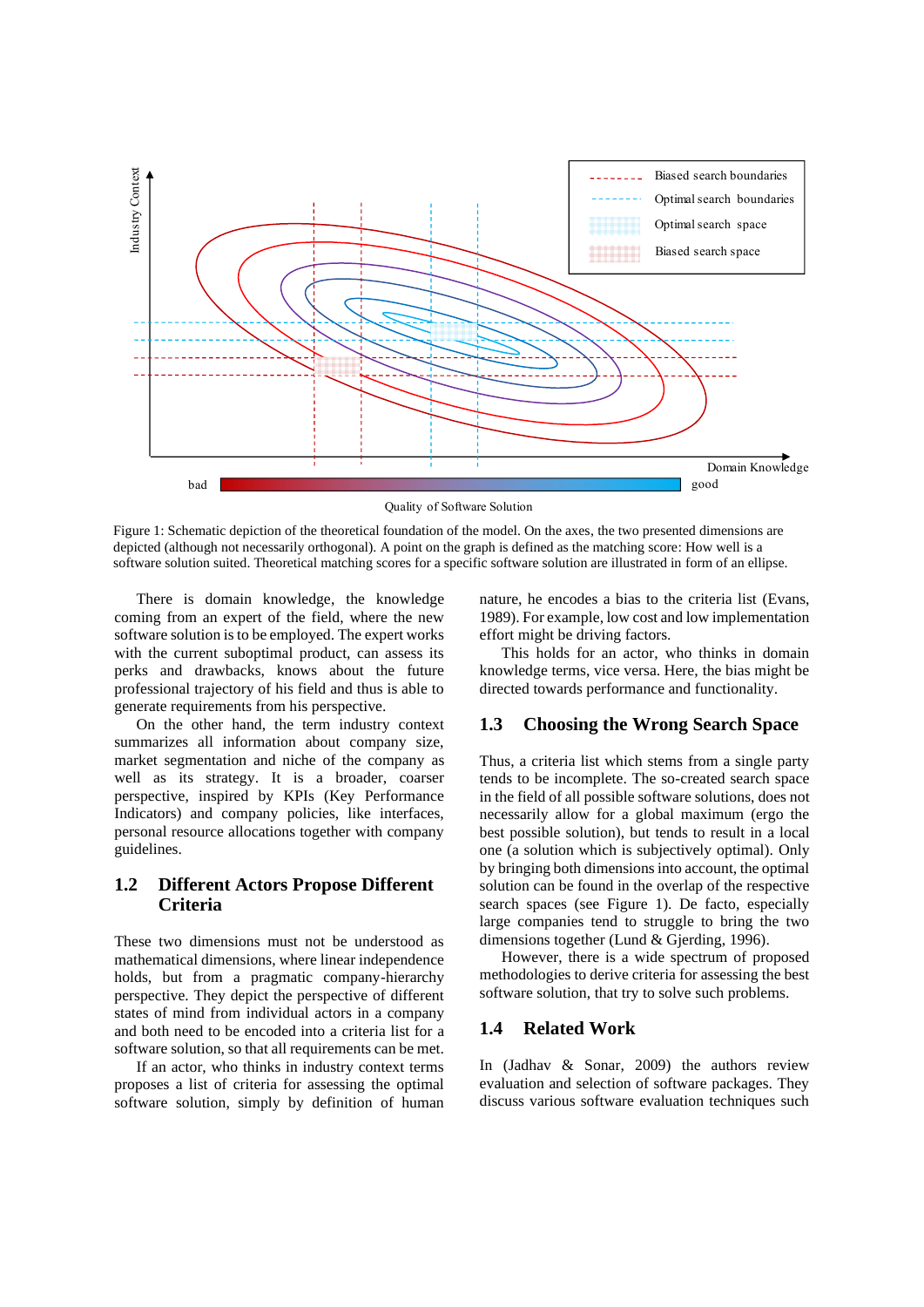as Analytic Hierarchy Process, feature analysis, weighted average sum and a fuzzy based approach. They also provide evaluation criteria which they subdivide into categories such as Functional, Personalizability, Portability, Maintainability, Usability, Reliability, Efficiency, Vendor, Cost and Benefits. The authors clearly state that "there is lack of a common list of generic software evaluation criteria and its meaning".

In (Godse & Mulik, 2009) selection of Softwareas-a-Service Product is discussed. They use the Analytic Hierarchy Process for calculating weights of selection parameters and scores for products. The selection parameters they quote, are Functionality, Architecture, Usability, Vendor Reputation, and Cost. They assert that "there is no explicit guidance" available on selection of SaaS product for business application".

The authors of (Ekanayaka, Currie, & Seltsikas, 2003) evaluate application service providers (ASP) by using an evaluation framework that comprises categories such as "security, pricing, integration, service level agreement, and reliability, availability and scalability". They state that SMEs with limited experience of IT outsourcing can "enter the ASP market at reduced risk as long as they learn to evaluate disparate ASP offerings". At that time, it was too early to assess the success of ASPs, which is also stated in the paper. Nowadays we (continue to) observe rapid growth in the Software-as-a-service (SaaS) market. While the ASP model and SaaS are not the same thing, the basic concept is resembling and the need for well-defined specific evaluation frameworks or criteria remains high.

Hence, we propose a three-layer method for deriving a requirements criteria catalogue for software products, tailored not only for specific use cases, but also accounting for the industry context of the company. Applying this catalogue to different software solutions gives a rating score per solution and allows comparison.

### **2 METHODS**

Our method is comprised of three layers, each a list of criteria and two connections, defining the transitions between the layers [\(Figure 2\)](#page-2-0).

In a first step a list of generic requirements criteria for software products is refined to a domain-specific

subset by employing domain knowledge. The second step then weighs the criteria in the subset to mirror industry context. The resulting list of criteria then allows to rate a software solution on every criterion with a numeric value. Adding all values then results in a Matching Score (MS) that reflects both:

- How well does the software solution solve the technical problem a business has?
- How well does the software solution line up with the business strategy?

While we will exemplarily apply this approach to Machine Learning as a Service (MaaS) for small and medium-sized enterprises in Section 3, the method should allow for an employment in overall software solutions.



<span id="page-2-0"></span>

#### **2.1 Layer 1 – List of Criteria for General Software Solutions**

The first layer of our method is a list of use case and industry agnostic criteria formulated as questions. Some are formulated in such a way, that they can be answered on a Likert scale<sup>3</sup> , others can be answered by numeric values. Scaling will become relevant in the second layer-connection.

Every criteria list-element belongs to a different category. [Table 1](#page-3-0) shows a brief overview of those categories, that hold most questions.

The list is partly composed from ISO Norms (ISO, 2011), as well as different requirements models (Jadhav & Sonar, 2009), (Ekanayaka, Currie, & Seltsikas, 2003), (Brand, 2017), (Godse & Mulik, 2009), (SoftGuide GmbH & Co. KG, 2020),

<sup>&</sup>lt;sup>3</sup> A Likert scale (Likert, 1932) is the most widely used approach for measuring personal opinions. The typical five-level form of the Likert scale consists of the five

manifestations *Strongly disagree, Disagree, Neither agree nor disagree, Agree* and *Strongly agree*.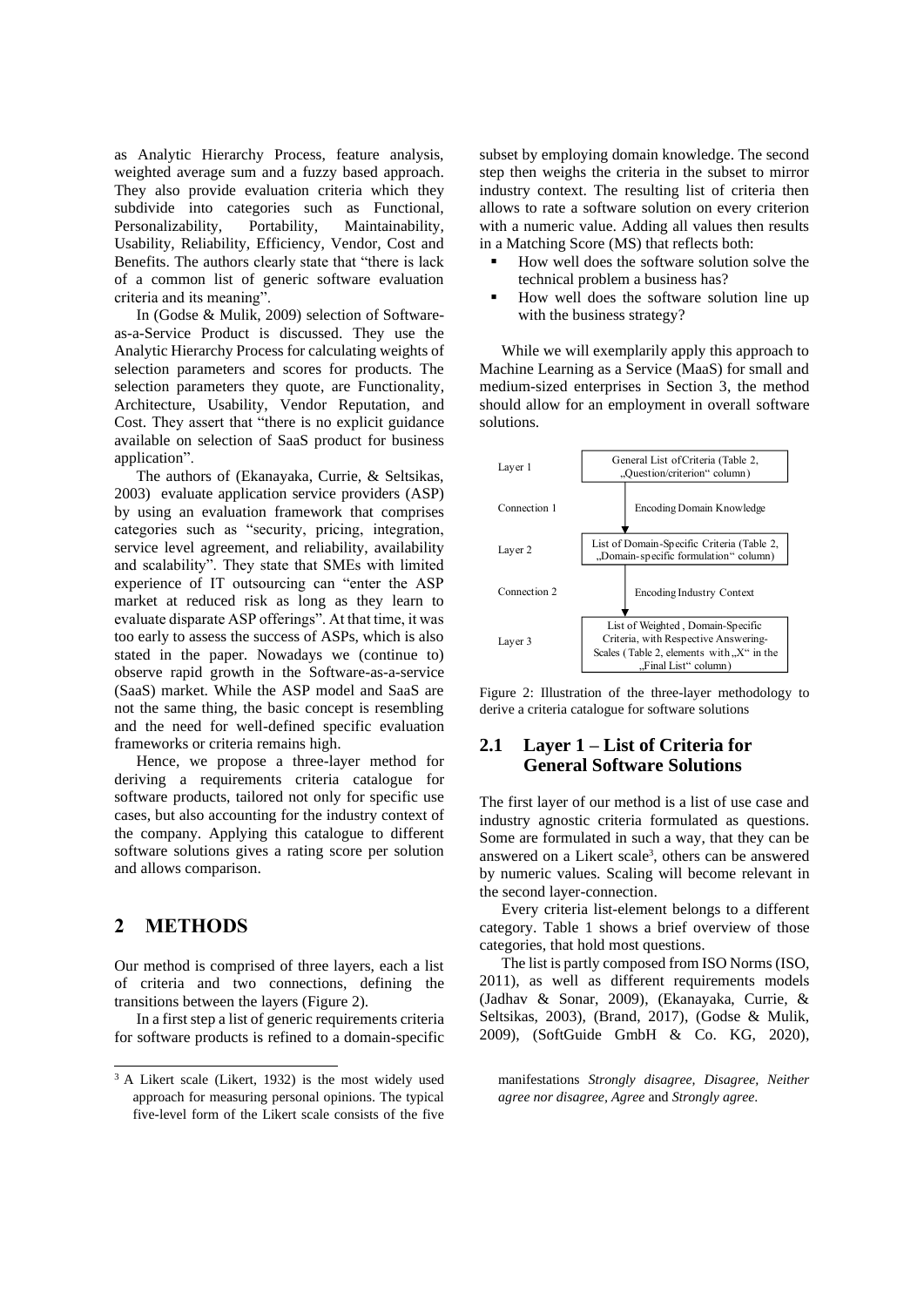(Ludewig, 2011). Semantic overlap between different models was resolved, by summarizing similar questions from different models into one element.

In total, the list has 62 elements and tries to give an as complete and generic as possible criteria catalogue for software solutions. The complete list can be found in the Appendix (Table 2, " Question/criterion" column).

|  |  |  | Table 1: Overview of criteria categories |
|--|--|--|------------------------------------------|
|  |  |  |                                          |

<span id="page-3-0"></span>

| Category                                                | <b>Number of Elements in</b><br>Category |
|---------------------------------------------------------|------------------------------------------|
| Usability                                               | 19                                       |
| Documentation and<br>support for different<br>languages |                                          |
| Costs                                                   |                                          |
| Performance                                             |                                          |
| Requirement of workers<br>and their skill               |                                          |

### **2.2 Layer 2 – Deriving a Domain-Specific Criteria List**

The second layer results in a list of domain specific criteria or in other words, the search space should be correctly localized in the domain knowledge dimension (see Fig. 1). To assess the correct search space boundaries, the connection from the first layer (list of criteria for general software solutions) to the second layer is to be specified:

Encoding domain specific knowledge and information from experts of the field to the list of general criteria is key. This is done in two steps:

- Identify those criteria, that are impractical or cannot be applied to the software solution under scrutiny. Remove them.
- Reformulate the remaining criteria to domainspecific wording. Scaling is irrelevant at this stage.

### **2.3 Layer 3 – Deriving a Weighted Domain-Specific Criteria List**

The final, third layer needs to have industry context encoded into it. Further, it depicts the final list of criteria that makes a software solution rate-able and therefore comparable.

For this matter, a wide spectrum of methods, spanning from analytic hierarchy processes to fuzzy based approaches, is available. In (Jadhav & Sonar, 2009) a weight-based approach (weight average sum (WAS)) was called to be the easiest to use. As a

downside, the arbitrariness of assigning weightvalues to criteria list-elements was criticized. We therefore propose a corrected weight-based approach, accompanied by a rule set to induce more objectivity into the weighting process. The connection from layer 2 to 3 is defined as follows:

- Before assigning weight-values, every criteria list-element in layer 2 is rated based on importance to the business, business-strategy, etc.: an all-over industry context assessment, where a high number shows significance to the business and a low number insignificance. We found that a 1 to 5 scale was sufficiently finegrained, but coarse enough to be distinct. However, differently numbered scales are also possible.
- Every element from layer 2 is examined, whether it represents a showstopper to the business.
- Depending on the rating and on being a showstopper or not, every element is assigned a scale (Boolean, Likert, Numerical). Based on this scale, a specific criterion is later rated and reflected in the final assessment of a software solution. The rule set to match a scale to an element is defined as follows (Further above rules overrule lower rules):
	- Element is a showstopper: Boolean
	- Element is rated 1-3: Boolean
	- Element is rated 4.5: Likert
	- Element specifically asks for a numeric value: Numeric

Thus, missing showstopper criteria impose a high penalty, because they simply won't appear in the MS. Important (4, 5), but nonshowstopper criteria leave space to accurately weigh them, while unimportant criteria (1, 2, 3) are not taken into account in such detail and being Boolean, can be "turned" on and off, reducing the noise in the MS.

- Every criteria list-element is reformulated in such a way, that it can be answered on the assessed scale.
- Weights are normalised and depicted as percentages.

### **2.4 Giving Matching Scores to Software Solutions**

Layer 3 is comprised of  $K$  Numeric-scaled criteria  $(d_k \in \mathbb{R}^+), L$  Boolean-scaled criteria  $(b_l \in \{0,1\})$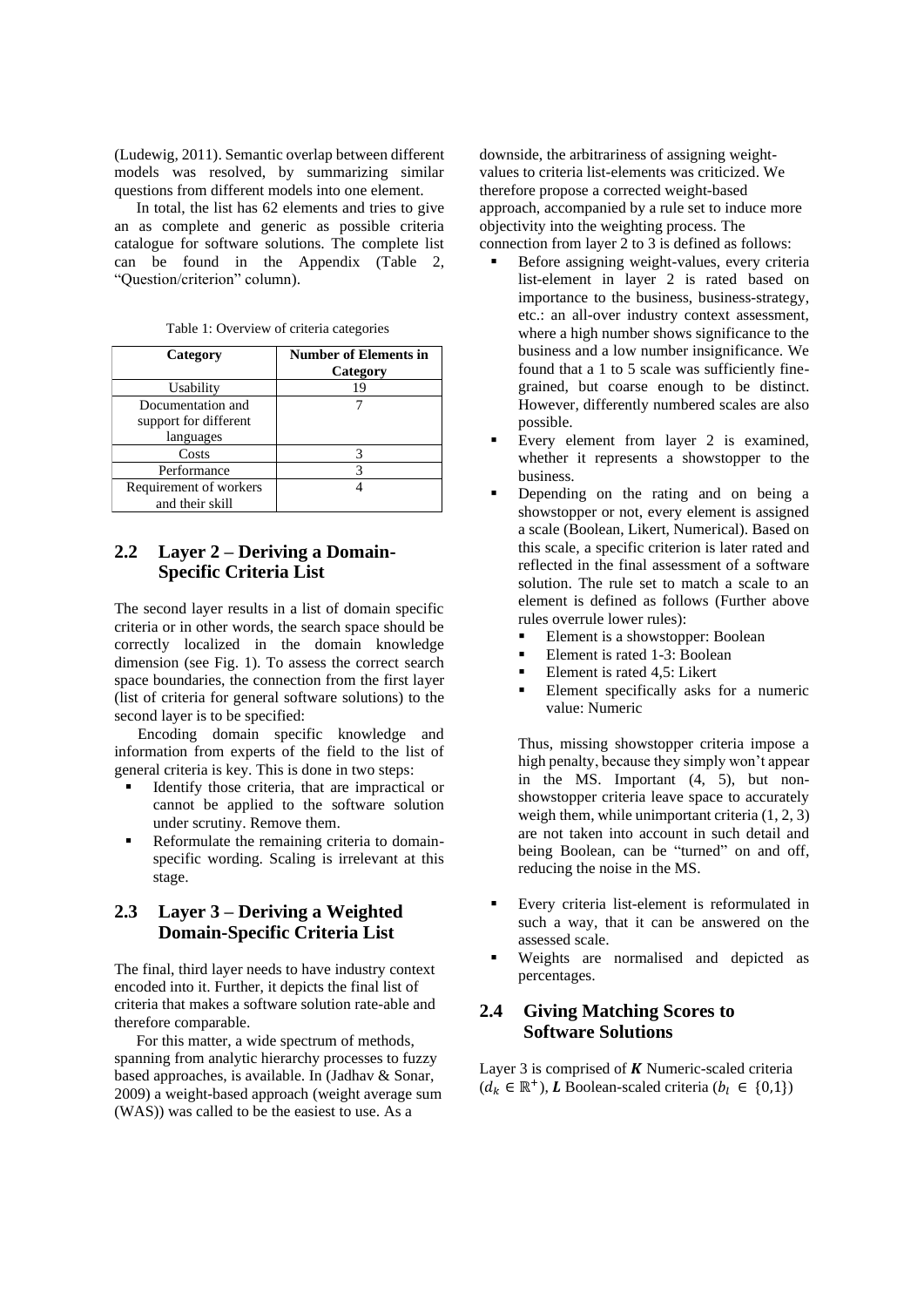and M Likert-scaled criteria ( $c_m \in \{1,2,3,4,5\}$ ) and thus total in  $N$  criteria, so that

$$
N = K + L + M \tag{1}
$$

holds. A software solution is then respectively rated in every criteria list-element with normalised<sup>4</sup> Numeric values  $(a_k^{\textit{Numeric}})$ , Boolean values  $(a_l^{Boolean})$  and Likert-values  $(a_m^{Likert})$ . The Matching Score (MS) is:

$$
MS = \sum_{l=0}^{L} a_l^{Boolean} b_l + \sum_{l=0}^{M} a_m^{Likert} c_m + \sum_{l=0}^{M} a_k^{Numeric} d_k
$$
 (2)

# **3 APPLICATION: MAAS PLATFORMS CRITERIA FOR SME**

This section exemplarily applies the methodology described in Section 2 to a scenario in which a SME is in search for a MaaS solution, hence intending to prepare a selection process. This scenario is intentionally abstract in order to address as many concerned parties as possible. Followingly, we establish a minimum of presumptions.

Beginning with the complete list (see Table 2, "Question/criterion" column) criteria which are not relevant for the specific domain are removed. Here, the domain is Machine learning as a Service, which can be understood as the overlap of machine learning on the one hand and cloud services on the other hand. While there are several reasons that lead to removal of criteria, we describe the three main ideas in the following. The complete list of removed criteria, complemented by the respective reason, can be found in Table 2 (elements with no "X" in the "Final List?" column).

The first reason is that, due to its nature, cloud solutions do not need to be installed on a local computer or connected to the corporate network. More specifically, MaaS solutions usually run in server clusters which are hosted by the vendor. The customer can comfortably access the service via web browser or APIs. Consequently, criteria such as 4.1 and 22.4 are removed.

Another reason for removal concerns servicing and maintenance aspects. Normally, the vendor of MaaS platforms manages all arising technical issues such as (security) incidents, customer support, preventive maintenance and updating software. Ideally, the user is not even aware of these operations and can fully concentrate on his business use case and its implementation in the platform. This leads to removal of, for example, criteria 9.1 and 20.2.

The third reason deals with the fashion MaaS solutions are used. Usually, the products are offered in a highly service-oriented fashion. Next to servicing and maintenance aspects, this particularly applies to modification of the solution. Normally, vendors of MaaS solutions provide complete services which do not need to be customized by the customer. Vendors strive to offer generic interfaces such that it is not necessary (or possible, or desired, respectively) for users or other agents to adjust the software to users' needs. Consequently, structure, maintainability and documentation of source code is not relevant for the customer, at least not immediately. These are, among others, criteria 22.6 and 22.7.

After the removal process, we face a list of criteria which is relevant for MaaS solutions (see Table 2, elements with "X" in the "Final List?" column). For the next step, that is refinement to specific target audiences, we look into specific needs and customs of the considered company or its industry. Concretely, consider a SME whose primary field of activity is not (machine learning centered) IT. By weighting the remaining criteria, we aim to obtain a final list of criteria of varying importance. Similar to the previous step, we subsequently present the main reasons and ideas behind this exemplary approach. Note that, while different companies and business sectors can have immensely differing needs and customs, we try to focus on possible similarities. We hereby invoke experiences from our project work in diverse fields of application.

The first assumption is lack of machine learning specialists in the company. This hypothesis should hold true for most of the concerned businesses, since we consider companies that do not primarily operate in (machine learning centered) IT by assumption. Furthermore, hiring such staff is hard, as the hype for

<sup>4</sup> High numerical values bias the Matching Score: although a numeric criterion might be weighted with a 1, following formula (2) it strongly outweighs even showstopper-criteria. This is not negatively reflected in the comparison between software solutions, because

every numeric value is on the same scale across the different solutions, however a normalization of numeric values to a proper range, ensures the consistency within a single software solution.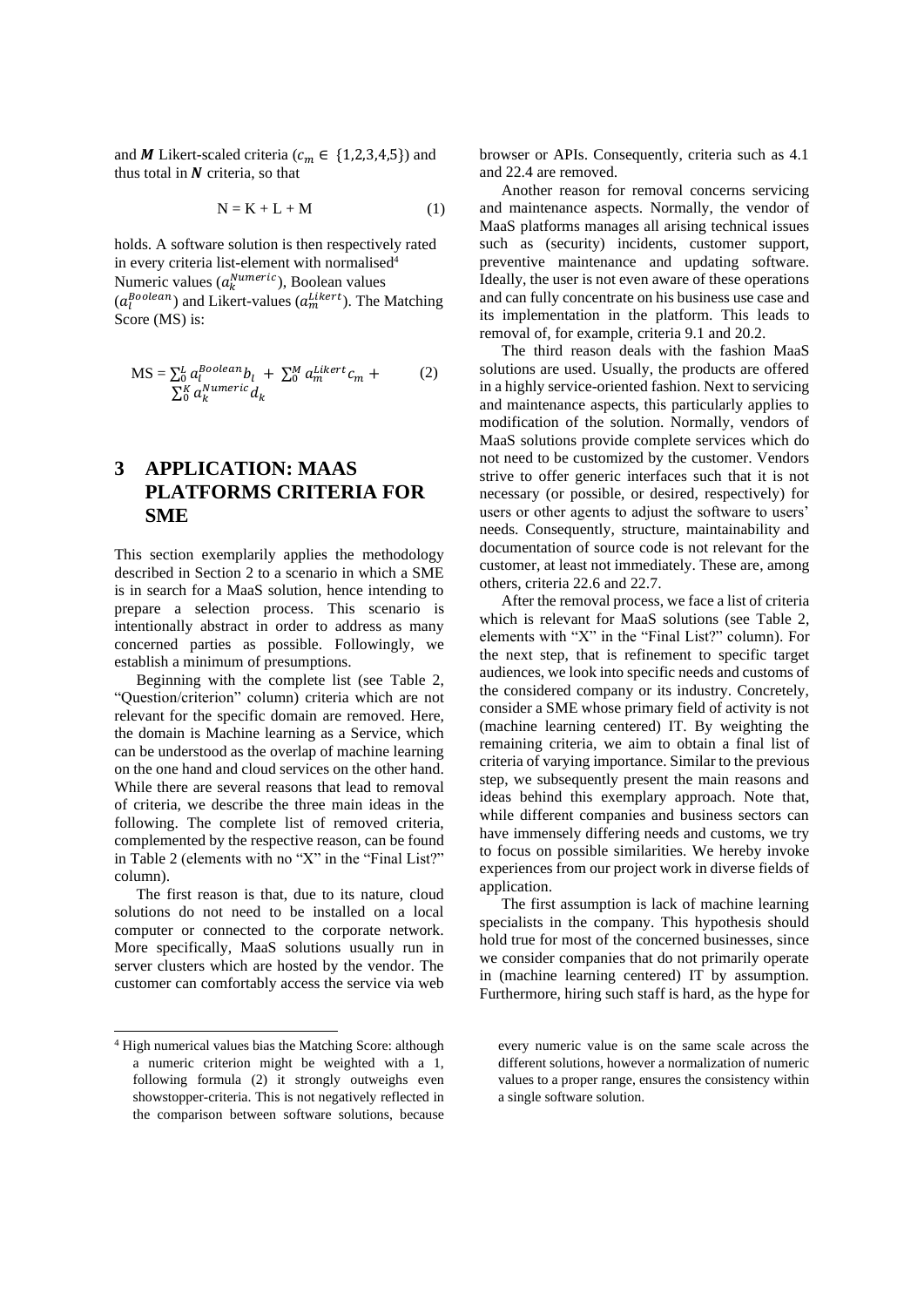machine learning is a relatively new phenomenon, hence limiting the number of graduates. Having the aforementioned lack in mind, we assume that the considered company will conduct comparatively basic experiments on the MaaS platform. Consequently, expert features of the MaaS solution like 2.19, 6.2 and 13.1 are not of particular importance and will be assigned minor weights.

Limited resources are another impact factor for the evaluation. We suppose that SMEs neither have sufficient reserve assets, nor enough staff for distinct advance development. Instead, SMEs need decent return on investment in a comparatively short time period. Hence, the MaaS solution should either be low in price or generate quick net product. Criteria fulfilling these requirements will be assigned major weights (e.g. 3.2, 3.3).

Lastly, like every other company, SMEs must deal with showstoppers. Such criteria will be assigned the highest possible weight. Apart from universal showstoppers, like non-compliance with locally applicable law, we identified one noteworthy MaaSspecific criterion: reliability or the correctness of the system's output  $(15.1)$ . In machine learning, estimating model performance for unseen data is a complex task. Small or biased datasets can complicate this task even more. Combined with nonexpert users, this bears the pitfall of overestimating model performance which, in turn, can have economic consequences. Next to mere model performance in terms of known evaluation metrics, there are additional risks such as estimators learning side issues instead of focusing on relevant aspects of the data. In image classification, for example, there are known cases in which this leads to unexpected behavior of image classifiers (Han S. Lee, 2017). Therefore, in our scenario it is utterly important for MaaS solutions to feature robust model performance estimates such as cross validation on the one hand and provide model insight (possibly with methods of the field of explainable artificial intelligence) on the other hand. Thereby, the risk of misuse by non-expert users can be reduced.

The three aforementioned assumptions, together with additional considerations (see again Table 2), lead to the weights column. By normalizing, as described in Section 2.3, we obtain the final list exhibiting the most import criteria which is adjusted to the domain MaaS as well as to the target audience SMEs.

### **4 CONCLUSIONS**

We presented a transferable methodology for deriving a criteria catalogue for software solutions. It can be directly applied as is or used as an inspiration for problems alike. As such, different software solutions (of the same scope) on the market can objectively be compared, so that the optimal solution can be found for a business.

To allow for this, we proposed that two independent dimensions – domain knowledge and industry context – need to be encoded into a template criteria catalogue (which we also compiled). The first dimension ensures, that the software solution indeed solves the technical problem one faces, the second dimension attests, that it is in line with business strategy and branch context. Followingly, one could consider domain knowledge, as a bottom-up process, reflecting the skill of specialists, while industry context mirrors a top-down process, reflecting the market understanding of decision makers.

The method is formalized in a three-layer model with two layer connections in between. Because the first layer is a general list of criteria, blended together from many sources, it should offer a softwareagnostic basis for tackling decision problems. The transition to the second layer encodes domain knowledge and the connection to the third layer encodes industry context. Connections were presented as a step sequence, accompanied by examples, to additionally illustrate the approach.

The resulting catalogue in layer three can then be used for the comparison of software solutions: Every software solution under scrutiny, is assessed in every criterion, yielding a final matching score.

We plan to further evaluate the theoretically derived model in an empirical study.

#### **REFERENCES**

Brand, K. (2017, April 27). *www.xing.com*. Retrieved from

> https://www.xing.com/news/insiders/article s/wesentliche-kriterien-fur-die-auswahlvon-it-losungen-705949

- Ekanayaka, Y., Currie, W., & Seltsikas, P. (2003). Evaluating application service providers. *Benchmarking*.
- Evans, J. (1989). *Bias in human reasoning: Causes and consequences.* Lawrence Erlbaum Associates, Inc.
- Godse, M., & Mulik, S. (2009). An Approach for Selecting Software-as-a-Service (SaaS)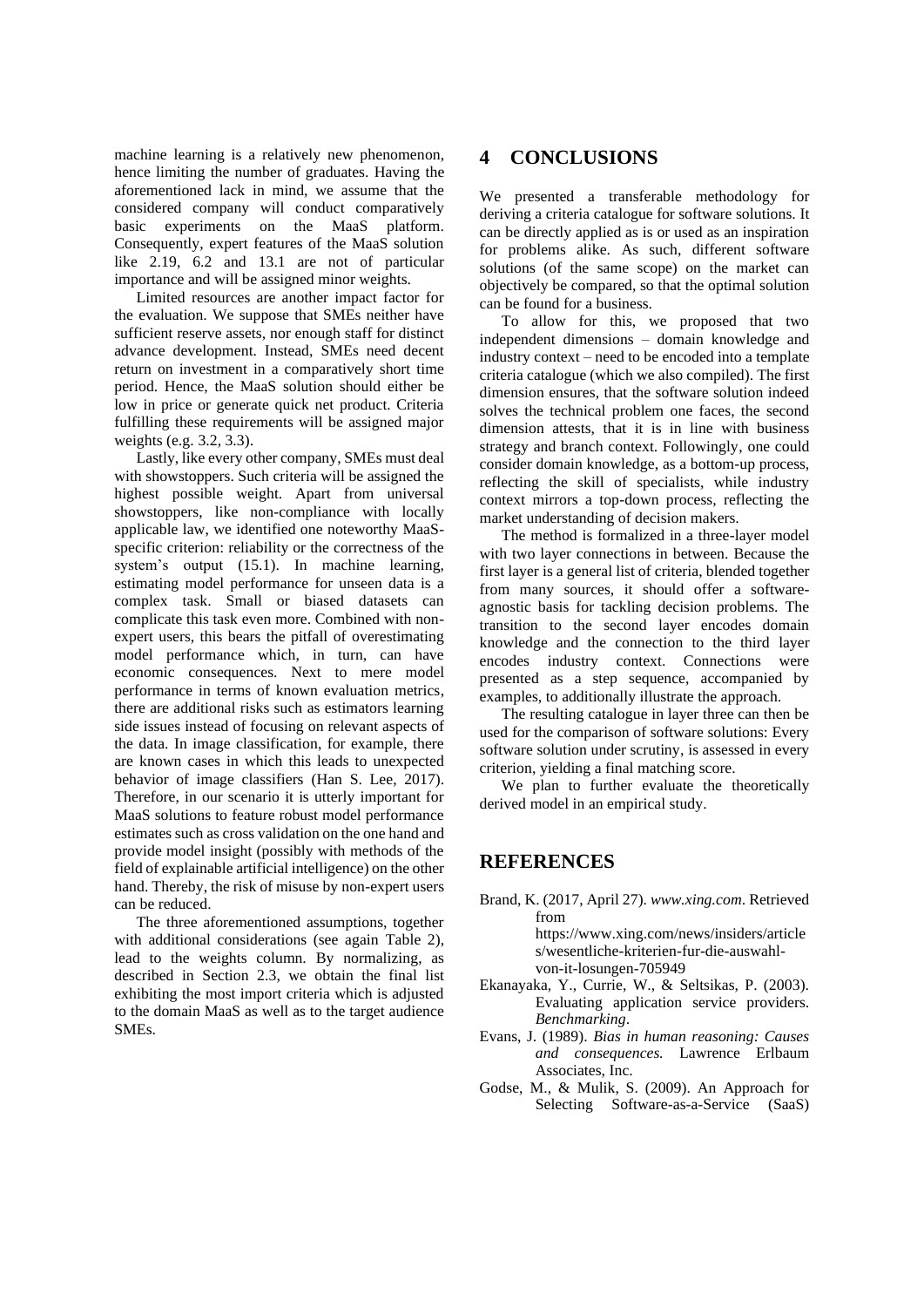Product. *2009 IEE International Conference on Cloud Computing*.

- Han S. Lee, A. A. (2017, September). Why Do Deep Neural Networks Still Not Recognize These Images?: A Qualitative Analysis on Failure Cases of ImageNet Classification. Retrieved from https://arxiv.org/abs/1709.03439
- ISO, I. (2011). Iec25010: 2011 systems and software engineering--systems and software quality requirements and evaluation (square)- system and software quality models. *International Organization for Standardization*, p. 2910.
- Jadhav, A. S., & Sonar, R. M. (2009). Evaluating and selecting software packages: A review. *Information and Software Technology*.
- Likert, R. (1932). A technique for the measurement of attitudes. *Archives of Psychology*, pp. 22 140, 55. Retrieved from https://legacy.voteview.com/pdf/Likert\_193 2.pdf
- Loebbecke, C., & Picot, A. (2015). Reflections on societal and business model transformation arising from digitization and big data analytics: A research agenda. *The Journal of*

*Strategic Information Systems 24.3*, pp. 149- 157.

- Ludewig, E. (2011). *https://www.usabilityblog.de*. Retrieved from https://www.usabilityblog.de/messenzahlen-vergleich-%E2%80%93-diesemetriken-konnen-usability-tests-bereichern/
- Lund, R., & Gjerding, A. (1996). The flexible company: innovation, work organization and human resource management. *Danish Research Unit for Industrial Dynamics (DRUID) Working Paper*.
- Schmidt, R., Zimmermann, A., Möhring, M., Nurcan, S., Keller, B., & Bär, F. (2015). Digitization–perspectives for conceptualization. *European Conference on*
- *Service-Oriented and Cloud Computing*. SoftGuide GmbH & Co. KG. *https://www.softguide.de*. Retrieved from https://www.softguide.de/software-tipps/
- Stellman, A., & Greene, J. (2005). *Applied software project management.* O'Reilly Media, Inc.

## **APPENDIX**

Table 2: Complete list of criteria, as well as the refined criteria for the example in section 3. The "Question/criterion" column depicts the full list of general criteria for software solutions. If an element is relevant for the example in section 3 it is marked with an "X" in the "Final List?" column. It is reformulated in the "Domain-specific formulation" column and rated, weighted and fitted with a scale ("Rating, Weighting, Scale" column). The "Justification" column bears a description for the elimination from the list for the example or for the rating for the example.

| <b>Index</b><br>Category | <b>Ouestion/criterion</b>                                                                          | Domain-specific<br>formulation                                                                                                        | Final<br>List? | <b>Justification</b>                                                                      | <b>Rating</b><br>Weighting<br><b>Scale</b>       |
|--------------------------|----------------------------------------------------------------------------------------------------|---------------------------------------------------------------------------------------------------------------------------------------|----------------|-------------------------------------------------------------------------------------------|--------------------------------------------------|
| 1.1<br>Functionality     | What added value<br>does the IT solution<br>bring to the business?                                 | What added value<br>does the IT solution<br>bring to the<br>business?                                                                 | X              | SMEs do not have the<br>resources to experiment<br>on a long-term basis<br>(showstopper). | $\overline{\phantom{0}}$<br>$(3,8\%)$<br>boolean |
| 1.2<br>Functionality     | What is the time to<br>availability?                                                               | How long does it<br>take for compute re-<br>sources, trained mo-<br>dels, or predict re-<br>quests to be avail-<br>able or processed? | X              | SMEs do not primarily<br>use MaaS for time-<br>critical applications.                     | 2<br>$(1,5\%)$<br>intervals                      |
| 2.1<br>Usability         | Is the user interface<br>intuitive?                                                                | Is the user interface<br>intuitive?                                                                                                   | X              | Non-experts need<br>intuitive UI.                                                         | 4<br>$(3,0\%)$<br>Likert                         |
| 2.2<br>Usability         | Does the dialog only<br>show user information<br>related to the<br>completion of the<br>work item? | Does the dialog only<br>show user<br>information related<br>to the completion of<br>the work item?                                    | X              | Non-experts are<br>otherwise<br>overwhelmed.                                              | $\mathcal{F}$<br>$(2,3\%)$<br>boolean            |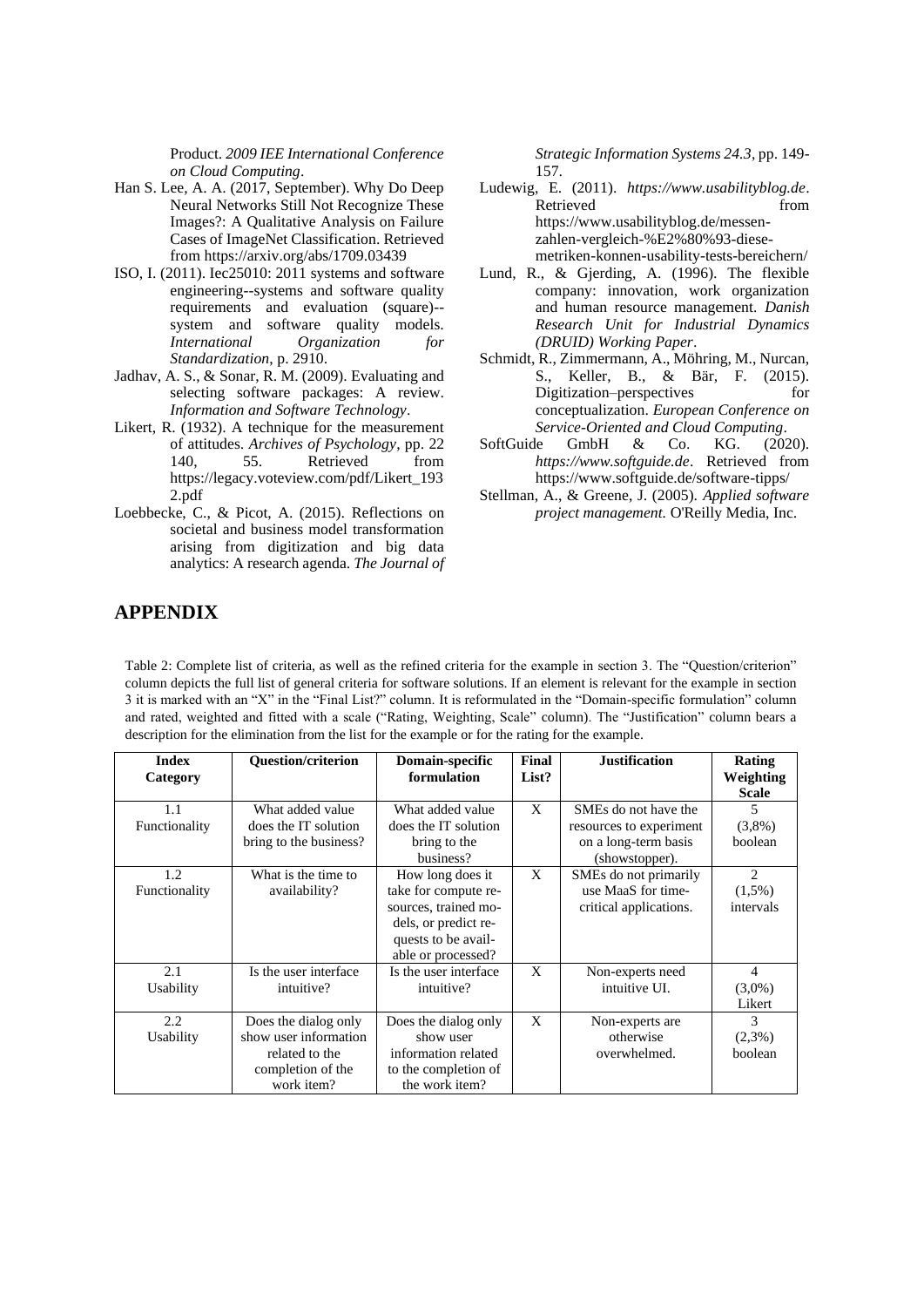| 2.3<br>Usability  | How helpful is<br>contextual help?             | How helpful is<br>contextual help?        | X           | Non-experts need help.                           | $\overline{4}$<br>$(3,0\%)$ |
|-------------------|------------------------------------------------|-------------------------------------------|-------------|--------------------------------------------------|-----------------------------|
|                   |                                                |                                           |             |                                                  | Likert                      |
| 2.4               | What is the training                           | How-time                                  | X           | SMEs do not have the                             | 4                           |
| Usability         | effort?                                        | consuming is it to<br>apply the first ML  |             | resources to experiment<br>on a long-term basis. | $(3,0\%)$<br>Likert         |
|                   |                                                | models?                                   |             |                                                  |                             |
| 2.5               | Is there support for                           | Can recurring ML<br>flows be stored in    | X           | Rare use of complex                              | 1                           |
| Usability         | recurring tasks (e.g.<br>macros; in MaaS       | pipelines and run                         |             | pipelines.                                       | $(0,8\%)$<br>boolean        |
|                   | context: pipeline)?                            | repeatedly?                               |             |                                                  |                             |
| 2.6               | Are there undo-                                | Are there undo-                           | X           | It is customary and                              | 1                           |
| Usability         | features?                                      | features?                                 |             | user-friendly to have                            | $(0,8\%)$                   |
| 2.7               | Self-description                               | Self-description                          | $\mathbf X$ | this option.<br>Non-experts need help.           | boolean<br>$\overline{4}$   |
| Usability         | capability: How useful                         | capability: How                           |             |                                                  | $(3,0\%)$                   |
|                   | and instructive is                             | useful and                                |             |                                                  | Likert                      |
|                   | feedback?                                      | instructive is                            |             |                                                  |                             |
|                   |                                                | feedback?                                 |             |                                                  |                             |
| 2.8<br>Usability  | Self-description                               | Self-description<br>capability: Are there | X           | Non-experts are not as                           | 3                           |
|                   | capability: Are there<br>further inquiries for | further inquiries for                     |             | experienced as experts<br>when it comes to       | $(2,3\%)$<br>boolean        |
|                   | important operations?                          | important                                 |             | serious decisions.                               |                             |
|                   |                                                | operations?                               |             |                                                  |                             |
| 2.9               | Is it possible to                              |                                           |             | In cloud context, it is                          |                             |
| Usability         | resume at the starting<br>point after          |                                           |             | typical for IT systems<br>or services to run     |                             |
|                   | interruption?                                  |                                           |             | nearly perpetually.                              |                             |
| 2.10              | Is it possible to                              | Can deleted                               | X           | Rare use of complex                              | 1                           |
| Usability         | recover last deleted                           | workflows or ML                           |             | pipelines.                                       | $(0,8\%)$                   |
|                   | objects?                                       | models be restored?                       |             |                                                  | boolean                     |
| 2.11              | Expectation                                    | Expectation                               | X           | Overchallenged users                             | 3                           |
| Usability         | conformity: Are the<br>comprehension           | conformity: Are the<br>comprehension      |             | are likely to make<br>mistakes.                  | (2,3%)<br>boolean           |
|                   | requirements of the                            | requirements of the                       |             |                                                  |                             |
|                   | dialog consistent with                         | dialog consistent                         |             |                                                  |                             |
|                   | the user's knowledge?                          | with the user's                           |             |                                                  |                             |
| 2.12              | Expectation                                    | knowledge?<br>Expectation                 | X           | Familiar vocabulary is                           | 3                           |
| Usability         | conformity: Is                                 | conformity: Is                            |             | user-friendly and                                | $(2,3\%)$                   |
|                   | vocabulary used the                            | vocabulary used the                       |             | reduces the risk of                              | boolean                     |
|                   | user is familiar with?                         | user is familiar with?                    |             | maloperation.                                    |                             |
| 2.13              | Conformity of                                  |                                           |             | In our opinion, helpful                          |                             |
| Usability         | expectations: Are<br>dialogues for similar     |                                           |             | tooltips $(2.3)$ provide<br>better assistance.   |                             |
|                   | work tasks designed                            |                                           |             |                                                  |                             |
|                   | similarly?                                     |                                           |             |                                                  |                             |
| 2.14              | Expectation                                    | Expectation                               | X           | This allows for                                  | 3                           |
| Usability         | conformity: Do<br>system responses             | conformity: Do<br>system responses        |             | immediate correction of<br>incorrect user input. | (2,3%)<br>boolean           |
|                   | occur immediately?                             | occur immediately?                        |             |                                                  |                             |
| 2.15              | Fault tolerance: How                           | Fault tolerance: How                      | X           | Non-experts need help.                           | 4                           |
| Usability         | useful are display and                         | useful are display                        |             |                                                  | $(3,0\%)$                   |
|                   | explanations of input                          | and explanations of                       |             |                                                  | Likert                      |
|                   | errors?<br>Fault tolerance: Is                 | input errors?<br>To what extent does      | X           |                                                  |                             |
| 2.16<br>Usability | input data checked for                         | the service check the                     |             | Non-experts need help.                           | 4<br>$(3,0\%)$              |
|                   | validity and confirmed                         | incoming data for                         |             |                                                  | Likert                      |
|                   | before use?                                    |                                           |             |                                                  |                             |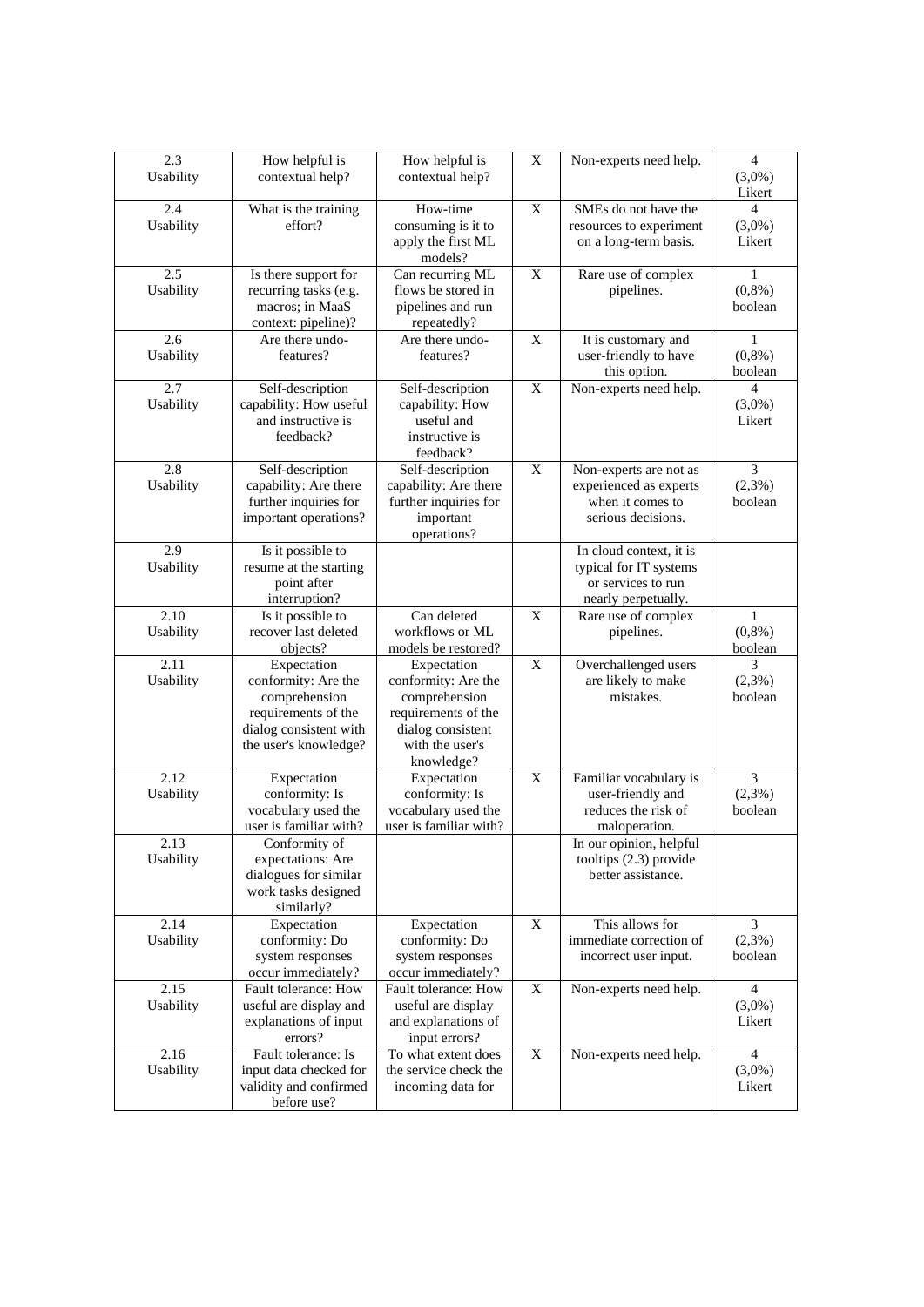|                                                            |                                                                                                                                                                                     | compatibility with                                                                                                      |              |                                                                                                                     |                                          |
|------------------------------------------------------------|-------------------------------------------------------------------------------------------------------------------------------------------------------------------------------------|-------------------------------------------------------------------------------------------------------------------------|--------------|---------------------------------------------------------------------------------------------------------------------|------------------------------------------|
| 2.17<br>Usability                                          | Customizability: Are<br>settings adapted to<br>specific needs and<br>capabilities of the                                                                                            | the training phase?<br>Is prior knowledge<br>of machine learning<br>adequately<br>addressed?                            | X            | Typically, considered<br>SME <sub>s</sub> do not have<br>multiple users with<br>varying knowledge of                | $\mathbf{1}$<br>(0,8%)<br>boolean        |
|                                                            | user?                                                                                                                                                                               |                                                                                                                         |              | machine learning.                                                                                                   |                                          |
| 2.18<br>Usability                                          | Customizability: Is<br>adaptation to<br>language, knowledge,<br>cultural peculiarities<br>(e.g. key-binding),<br>motoric skills and<br>perceptual capacity of<br>the user possible? |                                                                                                                         |              | Machine learning is a<br>field which is deeply<br>penetrated by English<br>language and<br>conventions.             |                                          |
| 2.19<br>Usability                                          | Customizability: Can<br>output be presented<br>individually?                                                                                                                        | Can results be<br>displayed differently,<br>for example by<br>different error<br>measures?                              | X            | Too detailed for the<br>beginner.                                                                                   | 2<br>$(1,5\%)$<br>boolean                |
| 3.1<br>Costs                                               | What are one-time vs.<br>ongoing costs?                                                                                                                                             | What are one-time<br>vs. ongoing costs?                                                                                 | X            | Generally, SMEs are<br>cost-conscious. This<br>not only applies to one-<br>time costs but also to<br>ongoing costs. | $\overline{4}$<br>$(3,0\%)$<br>numeric   |
| 3.2<br>Costs                                               | What is the total cost<br>of ownership (TCO)<br>for the IT solution?                                                                                                                | What is the total cost<br>of ownership (TCO)<br>for the IT solution?                                                    | $\mathbf{X}$ | Limited budget.                                                                                                     | $\overline{4}$<br>$(3,0\%)$<br>numeric   |
| 3.3<br>Costs                                               | What is the near-term<br>vs. long-term Return<br>of Investment?                                                                                                                     | What is the near-<br>term vs. long-term<br>Return of<br>Investment?                                                     | X            | Financial lean period<br>due to limited reserves<br>inappropriate.                                                  | 4<br>$(3,0\%)$<br>intervals              |
| 4.1<br>Performance of<br>the IT solution                   | Does the IT solution<br>run at decent speed on<br>standard local<br>hardware?                                                                                                       |                                                                                                                         |              | No installation of<br>software needed.                                                                              |                                          |
| 4.2<br>Performance of<br>the IT solution                   | What is the handling<br>time?                                                                                                                                                       | How much time does<br>the training of the<br>models take?                                                               | $\mathbf X$  | SMEs do not primarily<br>use MaaS for time-<br>critical applications.                                               | $\overline{2}$<br>$(1,5\%)$<br>intervals |
| 4.3<br>Performance of<br>the IT solution                   | Reliability: Does the<br>system deliver correct<br>results?                                                                                                                         | How is ensured that<br>the system learns the<br>right thing?                                                            | X            | Non-experts otherwise<br>overestimate the<br>capabilities of the<br>application.                                    | 5<br>(3,8%)<br>Likert                    |
| 5.1<br>Requirement of<br>manpower and<br>knowledge/ability | Does the IT solution<br>require a high level of<br>manpower (including<br>rare<br>knowledge/skills)?                                                                                |                                                                                                                         |              | In MaaS context, users<br>can decide on their<br>own, how much<br>manpower they want to<br>put into the tool.       |                                          |
| 6.1<br>Scalability                                         | Can the IT solution<br>increase its output by<br>adding additional<br>resources (typically<br>hardware) to handle<br>the increased load?                                            | Can the service scale<br>hardware sufficiently<br>to create more<br>powerful models or<br>handle more predict<br>calls? | X            | Data volume does not<br>change dramatically in<br>SMEs over time.                                                   | 2<br>$(1,5\%)$<br>boolean                |
| 6.2<br>Scalability                                         | Further development:<br>Can the existing<br>solution be further<br>developed?                                                                                                       | Can trained models<br>be refined manually?                                                                              | X            | No ML experts<br>available in SMEs.                                                                                 | 1<br>(0,8%)<br>boolean                   |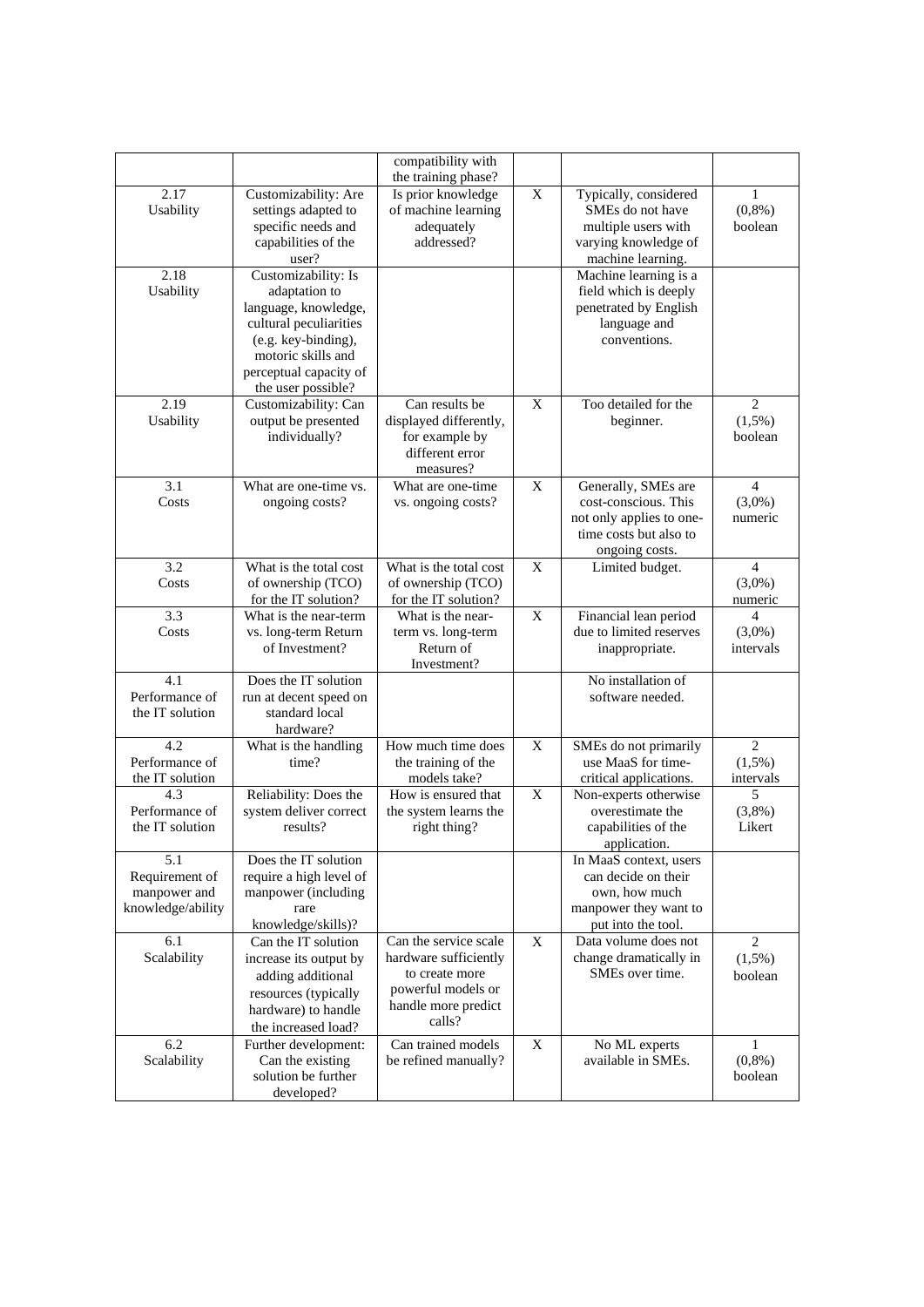| 6.3<br>Scalability                              | Testability: What is<br>the effort required to<br>test the modified<br>software?                                                     |                                                                                                                                                |   | Updates and patches in<br>cloud environment are<br>backwards compatible<br>and automatically in-<br>stalled on service side. |                                       |
|-------------------------------------------------|--------------------------------------------------------------------------------------------------------------------------------------|------------------------------------------------------------------------------------------------------------------------------------------------|---|------------------------------------------------------------------------------------------------------------------------------|---------------------------------------|
| 7.1<br>Agility,<br>flexibility,<br>adaptability | Can the IT solution be<br>easily and quickly<br>adapted to new<br>requirements (e.g.<br>without<br>programming)?                     | Can the IT solution<br>be easily and quickly<br>adapted to new<br>requirements, such<br>as more data points<br>or attributes?                  | X | Data type does not<br>change dramatically in<br>SMEs over time.                                                              | 2<br>$(1,5\%)$<br>boolean             |
| 7.2<br>Agility,<br>flexibility,<br>adaptability | Modifiability: What is<br>the effort to perform<br>improvements,<br>troubleshooting, or<br>adapt to environ-<br>mental changes?      |                                                                                                                                                |   | Elimination of errors<br>and improvements in<br>cloud environment are<br>automatically carried<br>out on service side.       |                                       |
| 8.1<br>Modularity                               | Does the IT solution<br>have a modular or<br>monolithic<br>architecture?                                                             |                                                                                                                                                |   | Users do not maintain<br>or extend the product.                                                                              |                                       |
| 9.1<br>Serviceability                           | Is it easy to install,<br>operate, maintain, and<br>upgrade the IT<br>solution?                                                      |                                                                                                                                                |   | Maintenance, upgrades<br>and running are<br>performed as a service<br>by the cloud service.                                  |                                       |
| 10.1<br>Portability                             | Is it possible to<br>transfer the software<br>to another system<br>environment?                                                      |                                                                                                                                                |   | MaaS tools are<br>accessed through a web<br>browser, hence no<br>transfer of software is<br>needed.                          |                                       |
| 11.1<br>Interfaces                              | Does the IT solution<br>offer open or<br>proprietary interfaces<br>to connect to other IT<br>solutions?                              | To what extent does<br>the IT solution<br>provide open or<br>proprietary<br>interfaces to read<br>data or receive<br>predict calls?            | X | Interfaces make the<br>MaaS application user-<br>friendly.                                                                   | $\overline{4}$<br>$(3,0\%)$<br>Likert |
| 11.2<br>Interfaces                              | Can machine learning<br>models be exported?                                                                                          | Can machine<br>learning models be<br>exported?                                                                                                 | X | No ML experts<br>available in SMEs that<br>maintain models<br>locally.                                                       | $\mathbf{1}$<br>(0,8% )<br>boolean    |
| 12.1<br>Interoperability                        | Can the IT solution<br>work easily smoothly<br>with other IT<br>solutions (e.g. through<br>standard interfaces<br>and data models)?  | Can the IT solution<br>work easily<br>smoothly with other<br>IT solutions (e.g.<br>through standard<br>interfaces and data<br>models)?         | X | Own interface<br>development is too<br>complex.                                                                              | 4<br>$(3,0\%)$<br>Likert              |
| 13.1<br>Multi-client<br>capability              | Does the IT solution<br>offer the ability to set<br>up multiple clients<br>(such as company<br>codes) that can run<br>independently? | Is it possible to<br>create multiple<br>parallel ML<br>workflows and/or<br>train models<br>independently of<br>each other at the<br>same time? | X | No ML experts<br>available in SMEs.                                                                                          | 1<br>$(0,8\%)$<br>boolean             |
| 14.1<br>Cloud capability                        | Can the IT solution be<br>operated as a private<br>or public cloud                                                                   |                                                                                                                                                |   | Obviously, we consider<br>only cloud services.                                                                               |                                       |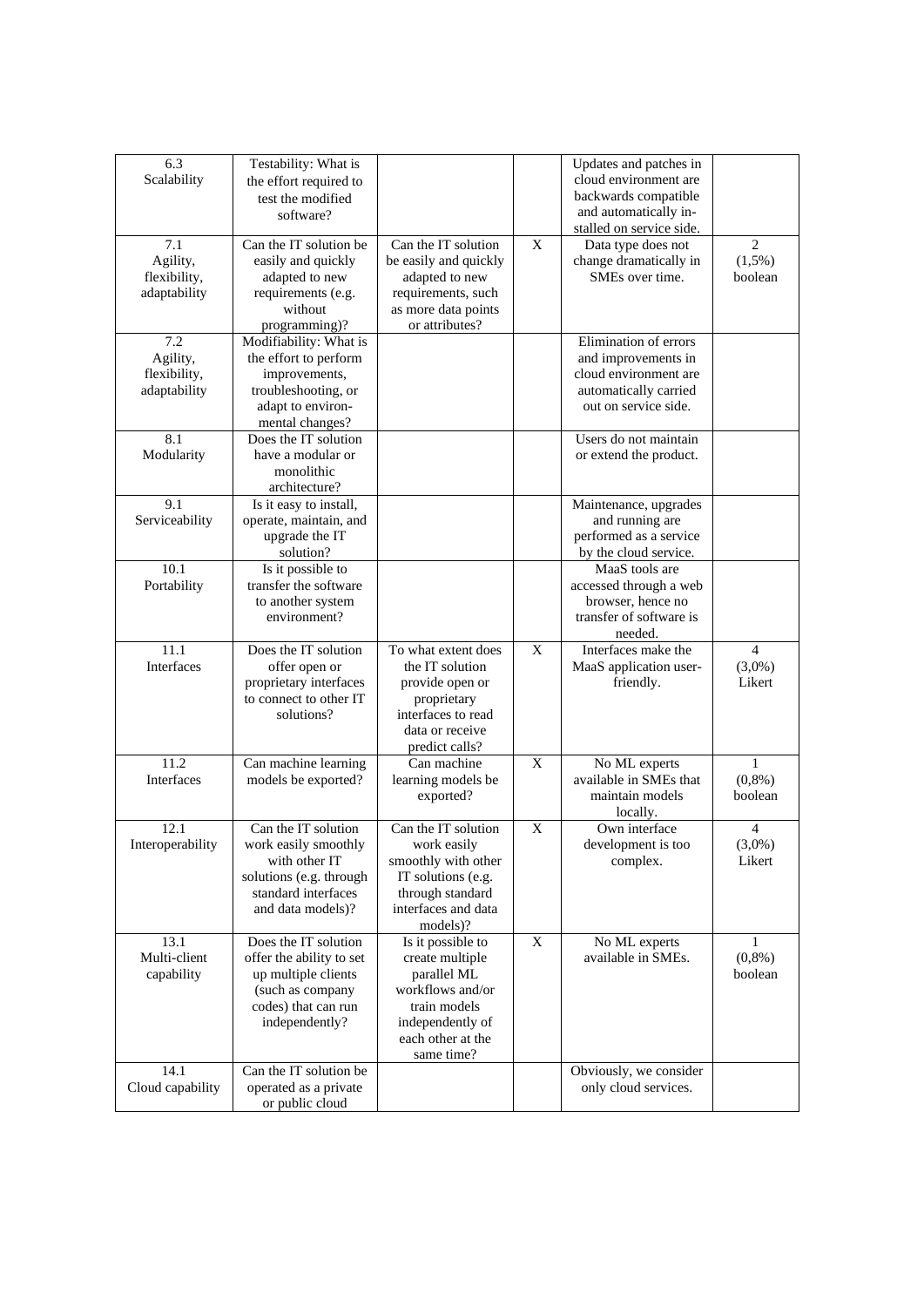|                                                          | solution (Software as<br>a Service, Platform as<br>a Service)?                                                                              |                                                                                                                                              |   |                                                                                                           |                                       |
|----------------------------------------------------------|---------------------------------------------------------------------------------------------------------------------------------------------|----------------------------------------------------------------------------------------------------------------------------------------------|---|-----------------------------------------------------------------------------------------------------------|---------------------------------------|
| 15.1<br>Maturity,<br>reliability, fault<br>tolerance     | How mature, reliable,<br>or fault-tolerant is the<br>IT solution (e.g.<br>restart without data<br>loss after failure)?                      | How mature,<br>reliable, or fault-<br>tolerant is the IT<br>solution (e.g. restart<br>without data loss<br>after failure)?                   | X | No resources to deal<br>with ever-changing<br>platform conditions.                                        | 5<br>$(3,8\%)$<br>Likert              |
| 15.2<br>Maturity,<br>reliability, fault<br>tolerance     | How proven is the<br>software in the short-<br>term vs in the long<br>term?                                                                 |                                                                                                                                              |   | MaaS solutions are in<br>continuous change and<br>brisk adoption by<br>practitioners was not<br>long ago. |                                       |
| 16.1<br>Sustainability                                   | Will the IT solution be<br>further developed and<br>supported by the IT<br>solution provider in<br>the medium to long<br>term?              | Are new ML<br>features like new<br>model types added?                                                                                        | X | Standard procedures<br>are sufficient.                                                                    | 1<br>(0,8% )<br>boolean               |
| 16.2<br>Sustainability                                   | How frequency are<br>there updates?                                                                                                         | To what extent is<br>support provided?                                                                                                       | X | Support cannot be<br>provided<br>independently.                                                           | $\overline{4}$<br>$(3,0\%)$<br>Likert |
| 16.3<br>Sustainability                                   | Are new features or<br>bug fixes<br>implemented?                                                                                            | Are new features or<br>bug fixes<br>implemented?                                                                                             | X | <b>Standard</b> procedures<br>are sufficient.                                                             | 1<br>(0,8% )<br>boolean               |
| 17.1<br>Compliance with<br>enterprise IT<br>architecture | Does the IT solution<br>meet the standards set<br>by your organization's<br>enterprise IT<br>architecture?                                  |                                                                                                                                              |   | The service is<br>performed in an<br>environment outside<br>the company.                                  |                                       |
| 18.1<br>Compliance with<br>laws and<br>regulations       | Does the IT solution<br>meet all relevant legal<br>and regulatory<br>requirements (e.g.<br>principles of sound<br>accounting)?              | Does the IT solution<br>meet all relevant<br>legal and regulatory<br>requirements (e.g.<br>principles of sound<br>accounting)?               | X | Applies to any<br>company<br>(showstopper).                                                               | 5<br>$(3,8\%)$<br>boolean             |
| 19.1<br>IT governance                                    | Does the IT solution<br>adequately support IT<br>governance<br>requirements?                                                                | Does the IT solution<br>adequately support<br>IT governance?                                                                                 | X | Even SMEs need basic<br>IT governance aspects.                                                            | 2<br>$(1,5\%)$<br>boolean             |
| 20.1<br>Information<br>security                          | Does the IT solution's<br>information security<br>architecture provide<br>adequate protection<br>against information<br>security threats?   | Does the IT<br>solution's<br>information security<br>architecture provide<br>adequate protection<br>against information<br>security threats? | X | Applies to any<br>company<br>(showstopper).                                                               | 5<br>(3,8%)<br>boolean                |
| 20.2<br>Information<br>security                          | Analysability: What is<br>the effort required to<br>diagnose defects or<br>causes of failure or to<br>determine parts in<br>need of change? |                                                                                                                                              |   | Troubleshooting and<br>maintenance are<br>performed as a service<br>by the cloud service.                 |                                       |
| 20.3<br>Information<br>security                          | Are there versioning<br>features and historical<br>views of the data?                                                                       | Are there versioning<br>features and<br>historical views of<br>the data?                                                                     | X | Standard settings are<br>sufficient.                                                                      | 1<br>(0,8% )<br>boolean               |